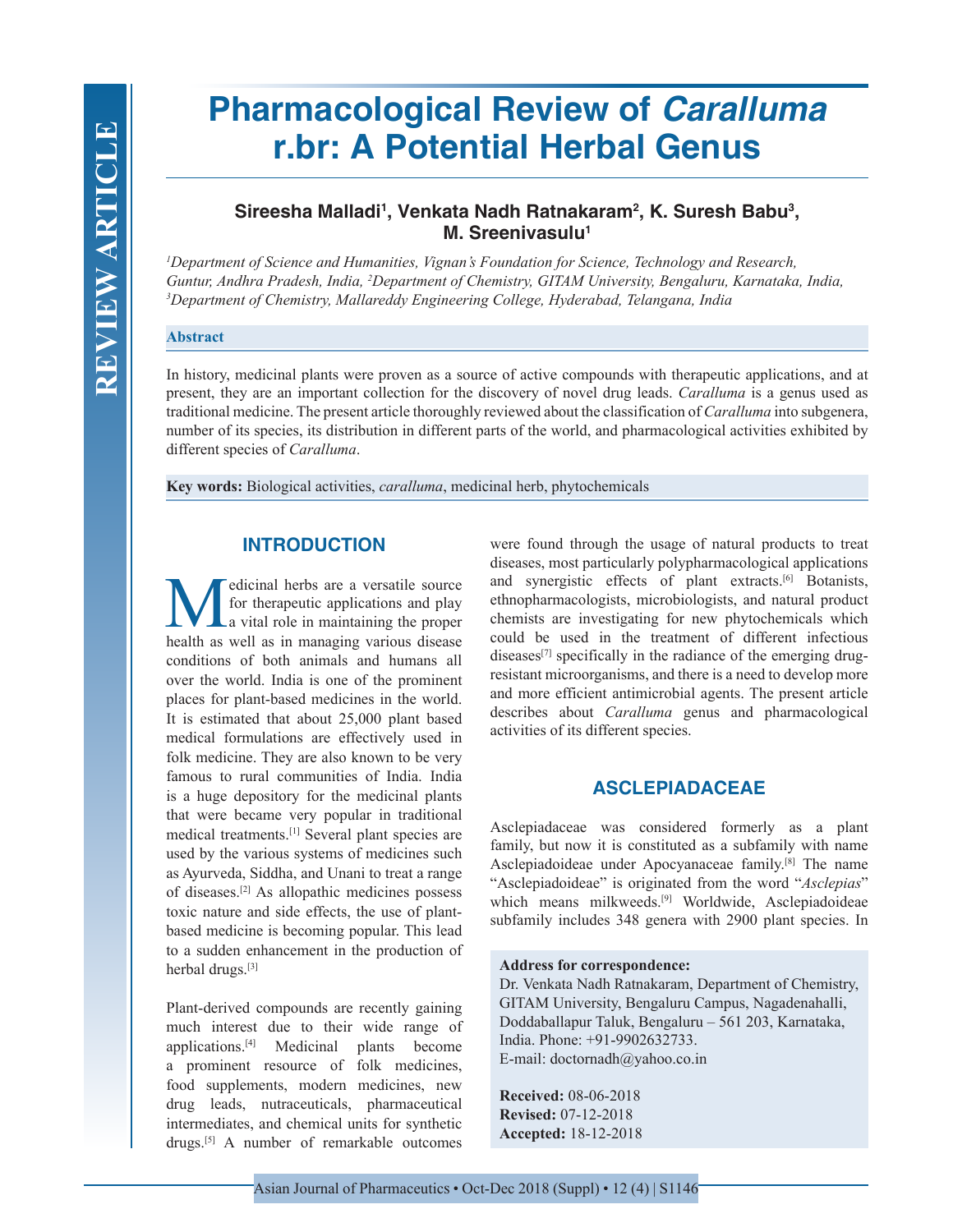India, Asclepiadoideae can be represented, especially, by 43 genera which includes 243 species. Of 43 genera, 5 are endemic.<sup>[10]</sup>

## *CARALLUMA* **GENUS**

*Caralluma* genus belongs to Asclepiadoideae and is widely distributed in Asia (countries such as Afghanistan, India, Iran, Pakistan, and Sri Lanka), Africa, Arabian Peninsula, Canary Islands, and Southeast Europe.[11,12] The word "*Caralluma*" is originated from the Arabian word "qarh al-luhum" and it means wound in the flesh or abscess.[13] *Caralluma* is considered as the synonym of *Boucerosia*, but both are differing in floral arrangement.[13] *Caralluma* plant species are morphologically erect, creeping as well scrambling succulent herbs with tetragonal branches.<sup>[11]</sup> Certain Indian succulent plants species containing very elongated flowering were grouped under one genus, and it was named as *Caralluma* by R. Brown.<sup>[14]</sup> In 1834, Wight and Arnott<sup>[15]</sup> divided the genus *Caralluma* into two new genera *Hutchinia* and *Boucerosia*. *Boucerosia* was characterized by the plant species with flowers in terminal umbels and widely distributed in Arabian, Indian, and Mediterranean areas of the world. *Hutchinia* was characterized by creeping underground succulent plant species and a few erect plant species containing flowers as terminal umbels. All the genera were compiled under genus Caralluma by Brown in 1892.<sup>[16]</sup> More controversy was created due to the addition of a number of similar succulents in the same genus. Later, in 1895, Schumann $[17]$  divided the genus into three subgenera such as *Boucerosia, Lacruma, and Eucaralluma* (*Caralluma*). In 1990, the *Caralluma* genus was again divided by Gilbert into four subgenera such as *Boucerosia*, *Caralluma*, *Desmidorchis,* and *Urmalcala.*  Plowes<sup>[18]</sup> divided the *Caralluma* genus into 17 genera, and of them, only four genera (such as *Apteranthus, Boucerosia, Caralluma,* and *Caudanthera*) are distributed in India. The species of the genus *Caralluma* are included under three subgenera such as *Boucerosia*, *Desmidorchis,* and *Urmalcala*. [19] In India, *Caralluma* exists in the form of 12 species with seven varieties, in which 11 species are mostly found in South India.[10] Many taxonomists tried to solve the difficulties in classifying different Indian taxa of *Caralluma* but unable to clear the ambiguity.

*Caralluma* is one of the prominent genera and it grows well in dry regions such as India, Africa, and the Middle East.<sup>[20]</sup> In folkloric medicine, as well as in Unani and Ayurvedic systems of medicine, the plants of *Caralluma* are being used for the treatment of diabetic patients and rheumatism.[21] Tribals consider some of them as food during famines<sup>[22]</sup> and also as a part of traditional medicinal system.[23] In India and Pakistan, *Caralluma* species have been used as emergency foods for the past few centuries.[24] A spectrum of biological activities of *Caralluma* species can be expected due to the existence of pregnane glycosides,<sup>[25]</sup> stigmasterol, and other phytochemicals in them.[26] At present, *Caralluma* is gaining much importance from researchers because it possesses an array of immunostimulating activities due to the presence of various phytochemicals.[27]

## *Caralluma acutangula*

The results of Al-Faifi *et al*. [28] revealed that alcoholic extracts of *C. acutangula* exhibited excellent anticancer activity on hepatocellular carcinoma cell and MCF7 (breast cancer cell) when compared to standard drugs (Doxorubicin and 5-Fluorouracil).

## *Caralluma adscendens*

Uddandapu *et al*. [29] studied about phytochemical and antibacterial studies as well as physicochemical parameters of *C. adscendens* along with 15 other medicinal plants*.*  Antimicrobial property of the methanolic extract of *C. adscendens* was tested against four pathogenic bacteria such as *Escherichia coli*, *Proteus vulgaris*, *Klebsiella pneumoniae,* and *Staphylococcus aureus* and minimum inhibitory concentration (MIC) values were also determined. *C. adscendens* has shown comparatively good antimicrobial activity against *K. pneumonia* and *S. aureus. C. adscendens*  was found to exhibit antibacterial and antifungal, where the aqueous and ethanolic extracts of the plant were studied against five bacterial strains (*E. coli, P. vulgaris, Pseudomonas aeroginosa*, *S. aureus,* and *Salmonella typhi*).[30] Polar solvent extracts (ethanolic and aqueous) were found to be more effective against *E. coli* and *S. typhi,* out of the tested bacteria*.*  On the other hand, no antifungal activity was observed with both polar and non-polar extracts against the tested fungi, namely *Candida albicans*, *Aspergillus niger,* and *Mucor.*

Antioxidant activity or radical scavenging activities of *C. adscendens* var. *fimbriata* extracts were studied against a variety of synthetic and natural free radicals (trolox equivalent antioxidant capacity, ferric reducing antioxidant power, total antioxidant activity, 2,2-diphenyl-1-picrylhydrazyl, OH˙, and NO).[31] The total phenolics and flavonoids were correlated with antioxidant activity. Methanol and water extracts were proved to contain strong antioxidant capability compared to other extracts due to the presence of high flavonoids and total phenol content in them. Based on their studies, these extracts were suggested as an alternative to synthetic antioxidants in nutraceuticals and food preparations. Antioxidant activity and hypolipidemic activity of various extracts of *C. adscendens* Roxb were studied by Tatiya et al.<sup>[32]</sup> Butanolic extract of *C. adscendens* Roxb had effectively decreased the blood glucose levels in addition to the minimization of low-density lipoprotein, cholesterol, total cholesterol/high-density lipoprotein (HDL) and triglycerides and also improved the HDL in diabetic rats which were used for test.

Hypolipidemic activity of the aqueous extract of *C. adscendens* var. *fimbriata* in hyperlipidemic rats (induced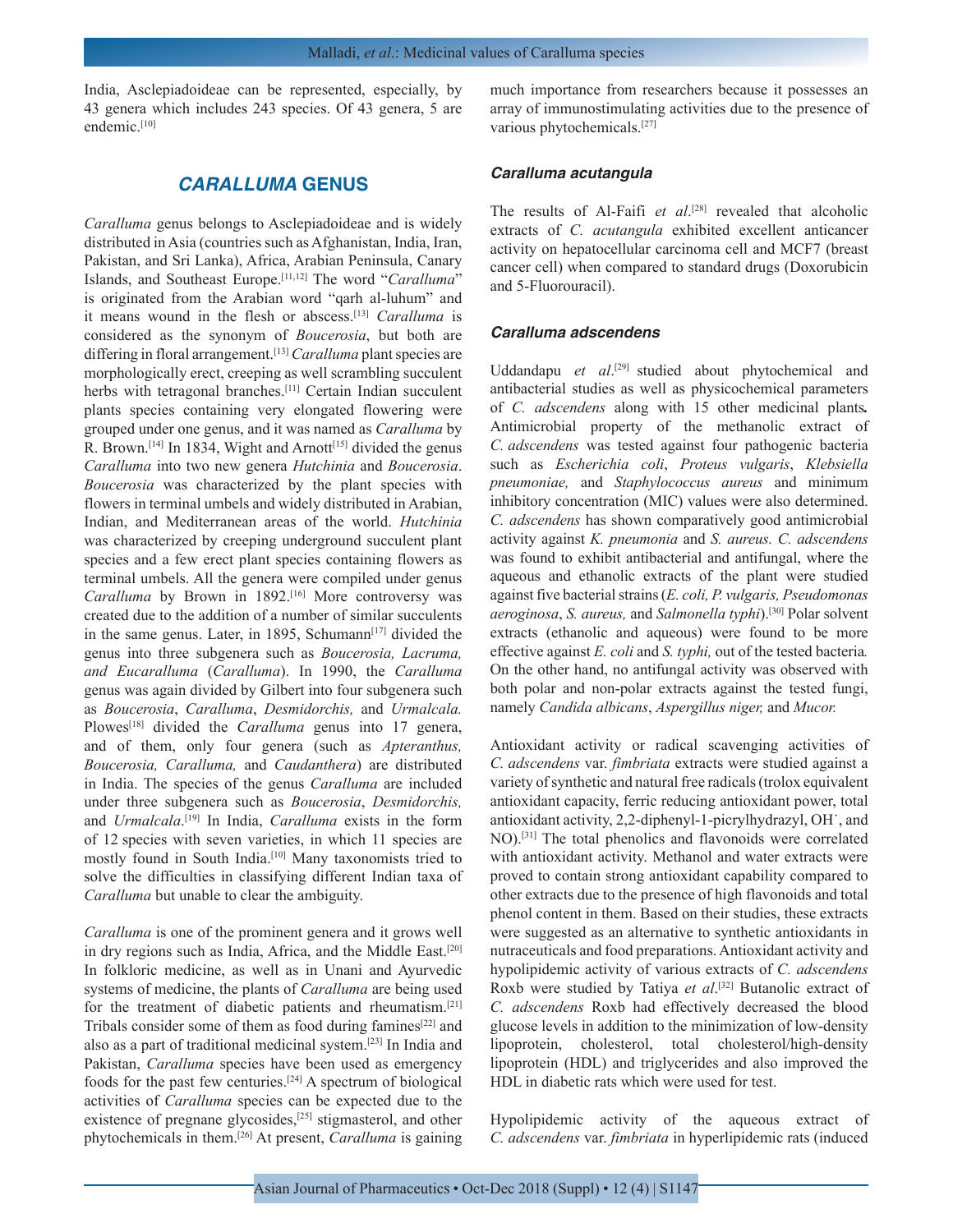by triton as well as methimazole) was studied by using various animal models.[33] *In vitro* anthelmintic activity of different extracts of *C. adscendens* var. *fimbriata* against *Pheretima posthuma* (Annelida) and *Ascaridia galli* (nematode) was carried out by Noorulhuda *et al.*,<sup>[34]</sup> and their studies proved the presence of significant activity for the aqueous extract of *C. adscendens* var. *fimbriata* in comparison with other extracts. Significant antimutagenicity of ethanolic extract of *C. adscendens* against the tested strains was reported by Gowri and Chinnaswamy.[35] *Ames Salmonella histidine*  reversion method was used to determine the antimutagenic activity of *C. adscendens* (*Roxb*) in species of *Salmonella typhimurium* (TA98, TA100, and TA153). A review on *C. adscendens* Roxb phytopharmacology was carried out by Tambe *et al*.<sup>[36]</sup> Wound healing capacity of three different extracts (using petroleum ether, ethyl acetate, and methanol) of *C. adscendens* (Roxb) was reported in rats by Tambe *et al*. [37] These studies were carried out using excision, incision as well as dead space wound models. In these studies, significant wound healing potential was observed for methanolic extracts of *C. adscendens* with a high rate of wound contraction.

#### *Caralluma arabica*

*C. arabica* was investigated for its antioxidant activity in  $H_2O_2$ -induced rat liver containing oxidative stress. The freeze-dried extracts were subjected to total antioxidant capacity (TAC) as well as glutathione (GSH) assays under the presence of  $H_2O_2(0.1\%)$ . Treatment with  $H_2O_2$  causes *in vitro* oxidative stress, and it was evident from depletion of GSH and decrease of TAC levels, but prior treatment with plant extracts increased  $H_2O_2$ -induced GSH depletion as well as TAC levels. Based on these results, it was concluded that *C. arabica* may be used to minimize oxidative stress and its corresponding problems in the human health.[38] Antioxidant activity, anticancer as well as anti-inflammatory potential of *C. arabica* (for ethanol, n-hexane, ethyl acetate, n-butanol, and aqueous extracts) were studied by Khasawneh *et al*. [39] In these studies, ethyl acetate and ethanol extracts have shown the highest antioxidant activity due to their high phenolic content. Good anti-inflammatory activity as well as good cytotoxic activity (against MCF7 breast cancer cell line) was exhibited by ethyl acetate extract.

#### *Caralluma attenuata*

Mounika *et al*. [40] studied the anthelmintic and antitubercular activities of aqueous methanolic extract of *C. attenuata*  after preliminary phytochemical screening*.* Considerable antitubercular activity and anthelmintic potentiality were observed at 50 μg/mL and 300 μg/mL concentrations, respectively. Kumar *et al*. [41] investigated on antioxidant effect and antidiabetogenic activities of ethanolic extract of *C. attenuata* in streptozotocin-induced diabetic rats. *C. attenuata* was suggested as an antidiabetic agent because

its extracts were able to reduce the blood glucose levels. In addition, an increase in food intake, body weight, and glucose tolerance limits was also observed. Hypoglycemic activity of *C. attenuata* in alloxan-induced white albino diabetic rats was studied by Kalaivani and Hristy.[42] Their results have shown that there is a marked decrease in blood sugar levels after treating with ethanol extract of *C. attenuata*  and also it has shown notable changes in the concentrations of different biomolecules such as hemoglobin, insulin, glycosylated hemoglobin, protein, hexokinase, urea, pyruvate kinase, fructose 1,6 biphosphatase, and glucose-6 phosphatase levels. Based on their studies, it was proposed that *C. attenuata* extracts induce hypoglycemic activity in diabetic rats due to suppression of gluconeogenesis as well as stimulation of glucose oxidation through pentose phosphate pathway. Antihyperglycemic activity of chloroform, ethanol, and butanol extracts of *C. attenuata* on glucose-supplied diabetic rats and alloxan-induced diabetic rats was studied by Venkatesh *et al*. [43] Butanol extracts were found to exhibit significant antihyperglycemic activity.

#### *Caralluma cicatricose*

Hepatoprotective activity of methanol extracts of *C. cicatricose* was assessed in CCl<sub>4</sub>-induced liver-damaged rabbits. *C. cicatricose* improved serum protein levels and exhibited a dose-dependent reduction with respect to blood glucose level, hepatic enzymes levels, and blood urea nitrogen. From reports of histopathological studies on the liver of rabbits, it is evidenced that there is a reduction in injury induced by CCl<sub>4</sub>. Based on their results, it was suggested that *C. cicatricose* can be used as a natural hepatoprotective agent.[44]

#### *Caralluma dalzielii*

Ethanolic extract of *C. dalzielii* was studied for ameliorative effect in fructose-induced diabetic Wistar rats by taking five groups of rats. The test was carried out using glibenclamide as a positive control and distilled water as negative control. *C. dalzielii* extracts notably reduced the total cholesterol in Wistar rats.[45] Phytochemical constituents and acute toxicity of the alcohol extract of *C. dalzielii* were studied.[46] Antiinflammatory and analgesic activities were studied in mice and rats (chemical and thermal-induced pain models and carrageenan-induced acute inflammation) using these extracts. Based on the results, it was concluded that these extracts can be used in the removal of pain and inflammation.[46]

#### *Caralluma edulis*

Nutritional assessment and antioxidant activity of *C. edulis*  were investigated along with other plants by Shad *et al.*,<sup>[47]</sup> and among the tested six plant species, comparatively *C. edulis* was found to contain maximum antioxidant activity. Ethanolic extracts of *C. edulis* were proved to possess a potent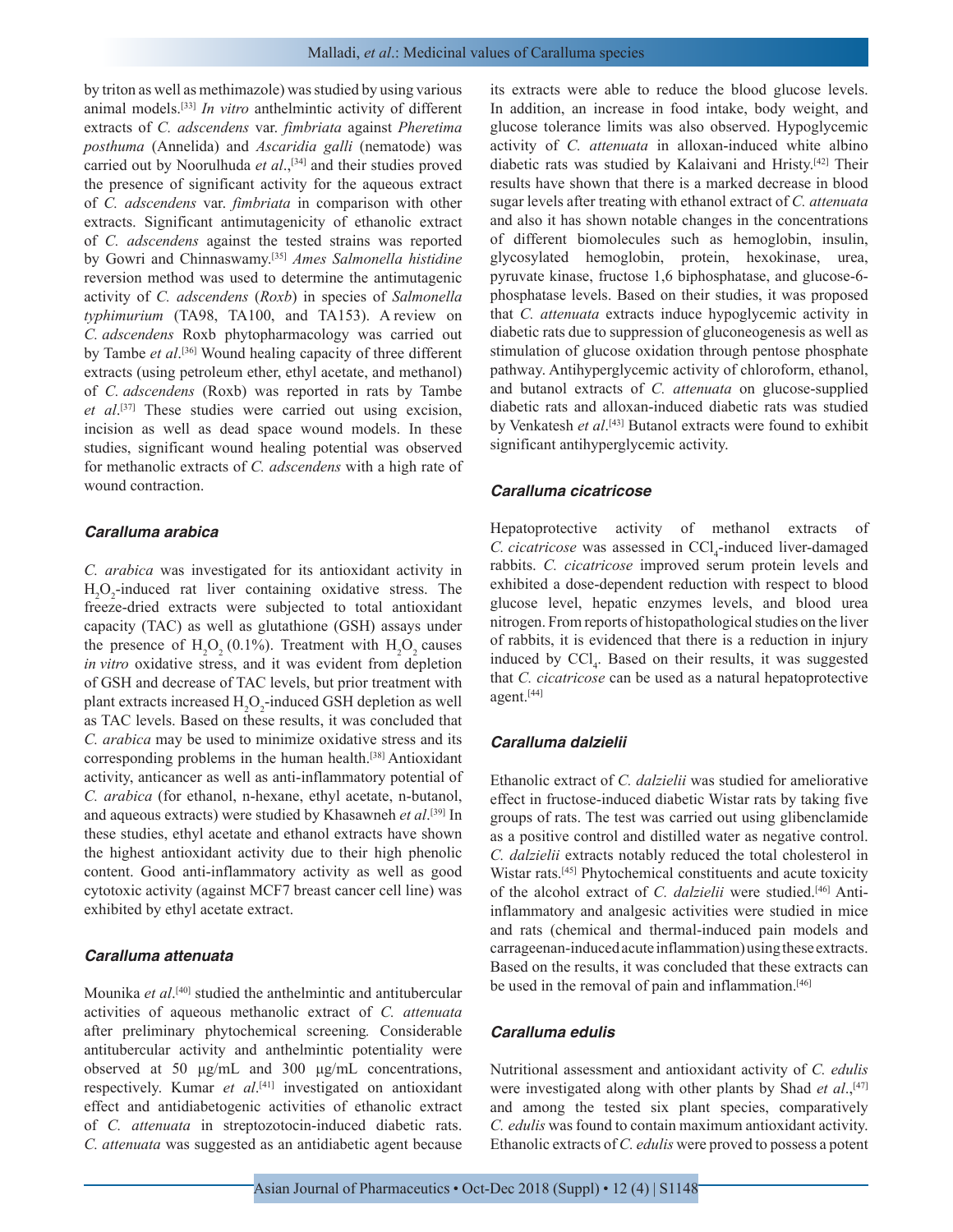antidiabetic activity by the studies in diabetic rats induced by streptozotocin.[48] The extract has shown an increased effect in cellular antioxidant defense mechanism to sustain oxidative damage.

#### *Caralluma europaea*

Seventy-four volatile compounds (58 compounds are nonaromatic and 16 compounds are aromatic) were isolated from the essential oils which were extracted from stems and fruits of *C. europaea* using hydrodistillation. These compounds were found to possess antimicrobial potential against pathogenic microbes.[49] Headspace gas chromatography method was used to determine the volatile components present in flowers of *C. europaea*. Of the identified 41 compounds, the major compounds are monoterpenoids (linalool - 18.4%, α-terpinene - 19.1%, and terpinolene - 23.3%) and carbonylic compounds (hexanoic acid - 1.7%, heptanal - 2.0%, and octanoic acid - 2.4%) along with minor compounds such as indole and dimethyl sulfide.<sup>[50]</sup>

## *Caralluma fimbriata*

A study on quantitative and qualitative analysis of phytochemical as well as nutritional analysis of the aqueous extract of *C. fimbriata* was carried out by Padwal et al.<sup>[51]</sup> *C. fimbriata* extract was proved to be very useful to prevent and manage the oxidative stress in kidneys, based on the evaluation of renoprotective effect of its aqueous alcohol extracts on Wistar rats.[52] Ethanolic extracts of *C. fimbriata*  were found to possess a significant antimutagenicity as these extracts inhibited the reversion created by direct mutagens such as hydroxylamine, ethidium bromide, and sodium azide.[53] *S. typhimurium* was used in these studies for determination of antimutagenicity. Aqueous extracts of *C. fimbriata* were found to be active against pathogenic bacteria (*Bacillus subtilis, E. coli*, and *S. aureus*) and concluded that it can be used to treat diseases such as diarrhea, throat, ear and intestinal tract infections, skin diseases, and fever.[54]

Priya *et al.*<sup>[55]</sup> proved the *in vitro* anticancer potential of the methanolic extract of *C. fimbriata* against A549 lung cancer cell line, and dose fixation was suggested to be above 100 μg/mL. A relationship between inhibition on growth of cancer cell lines and dose/duration was established. A study on antidiabetic and hepatoprotective effect was carried out for methanolic extract of *C. fimbriata* in streptozotocininduced diabetic rats. The treated rats were recovered from diabetic condition, hepatotoxicity, and renal toxicity. Hence, the methanol extract of *C. fimbriata* can be effectively used in the treatment of diabetes and its related complications.<sup>[56]</sup> Effect of dry extract of *C. fimbriata* on appetite and lipid profile was studied in Wistar rats nurtured with cafeteria/ hypercaloric diet. It was concluded that *C. fimbriata* can be used in treating obesity as their dry extracts have effectively reduced the gain in body weight and also alterations in

lipid profile in rats fed with cafeteria diet.[57] Methanolic extract of *C. fimbriata* was found to inhibit the hyperplastic obesity.[58] Antiobesogenic and antiatherosclerotic activities of the alcoholic extract of *C. fimbriata* were studied using diet-induced obesity rat models. An increase in serum leptin levels was observed, and lipid profile alterations with respect to weight gain were inhibited. *C. fimbriata* was proved to be significant in suppressing appetite as well as a potent antiobesogenic agent on rats fed with cafeteria diet.[59] A review on phytochemistry, traditional uses, and pharmacological properties of *C. fimbriata* was carried out by Devi and Dhamotharan<sup>[60]</sup> and Naingade *et al*.<sup>[61]</sup> Of the three extracts (using solvents petroleum ether, chloroform, and aqueous methanol) of *C. fimbriata*, high analgesic activity was exhibited by aqueous methanol extracts when tested against albino mice.<sup>[62]</sup>

#### *Caralluma indica/Boucerosia indica*

*B. indica* extracts were subjected to qualitative phytochemical testing and antimicrobial screening. Polar solvent (methanol and aqueous) extracts were found to be more effective against the tested pathogenic bacteria compared to acetone/ petroleum ether extracts.[63]

## *Caralluma lasiantha/Boucerosia lasiantha*

*C. lasiantha* (syn. *B. lasiantha*) belongs to the subfamily Asclepiadoideae and its local name is Kundeti Kommulu (in Telugu)/Sirumankeerai (in Tamil).[64] Recent publications report about its biological activities such as antibacterial,<sup>[65]</sup> hyperglycemic,<sup>[66]</sup> cytotoxic,<sup>[67,68]</sup> antioxidant,<sup>[69]</sup> and immunostimulating.[70] Its vital role in the Indian Traditional Medicine was reviewed by Malladi *et al*. [71]

#### *Caralluma nilagiriana*

Chloroform, methanolic, and aqueous extracts of *C. nilagiriana*  were found to contain higher antimicrobial potential against *K. pneumoniae* compared to other microbes (*E. coli, S. aureus, P. aeroginosa,* and *S. typhi*) and even more than the standard tetracycline. Similarly, the methanolic extract has shown greater activity against *P. aeroginosa* compared to standard.[72]

#### *Caralluma penicillata*

*In vitro* evaluation of antileishmanial, antiplasmodial, and antitrypanosomal activity of the methanolic extract of *C. penicillata* along with other 24 medicinal plants was carried out by Mothana *et al*. [73] From the results, it was evident that *C. penicillata* has shown a significant antiplasmodial activity against *Plasmodium falciparum and*  moderate antitrypanosomal activity against *Trypanosoma brucei*. Ethanolic extract of *C. penicillata* was evaluated for anti-inflammatory activity as well as gastritis protection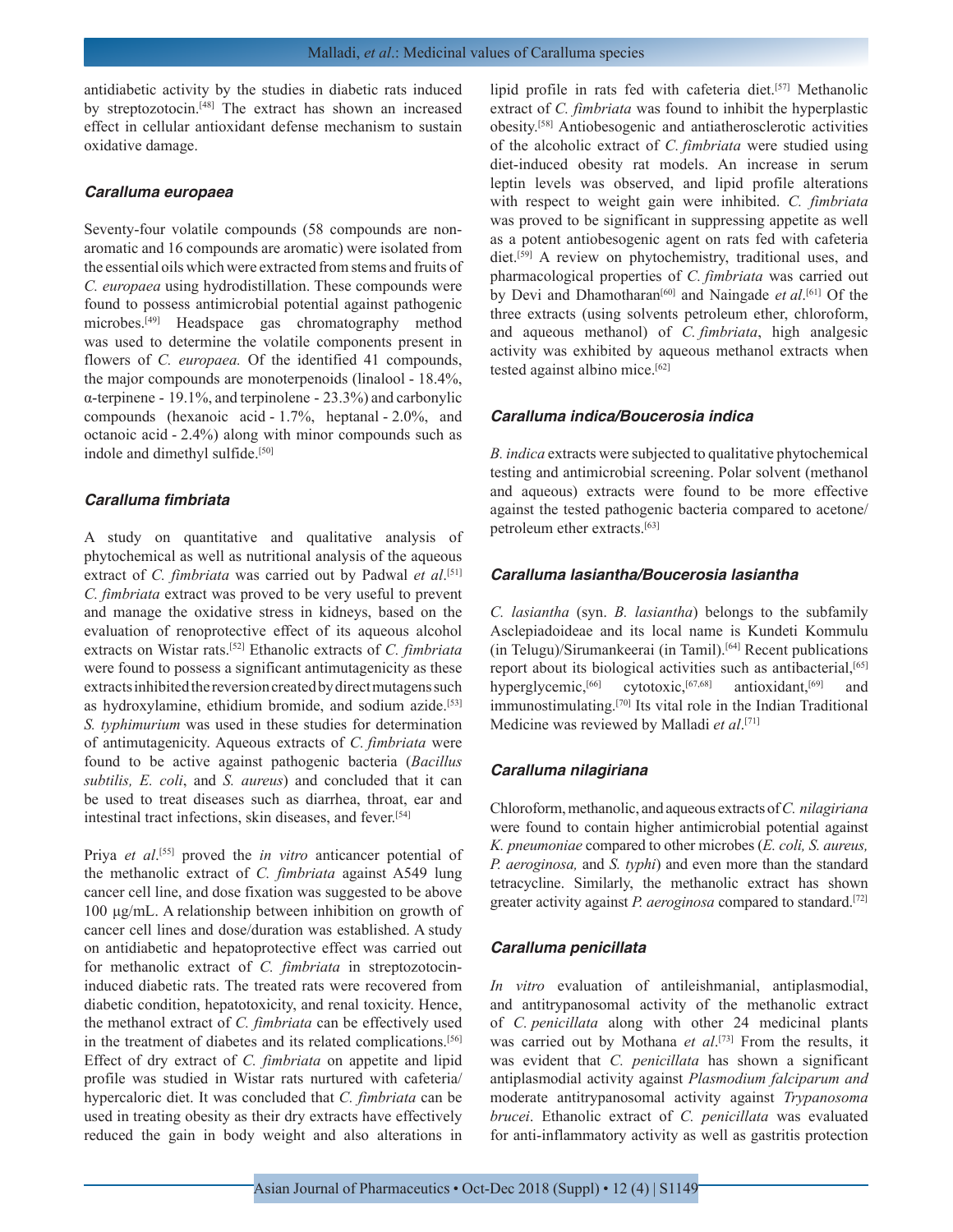# Malladi, *et al*.: Medicinal values of Caralluma species

| Table 1: Pharmacological activities exhibited by different species of Caralluma genus |                                           |                   |  |
|---------------------------------------------------------------------------------------|-------------------------------------------|-------------------|--|
| Name of the plant                                                                     | <b>Biological activity</b>                | <b>References</b> |  |
| Caralluma adscendens                                                                  | Antibacterial                             | $[96]$            |  |
|                                                                                       | Antifungal                                | $[96]$            |  |
|                                                                                       | Hypolipidemic                             | $[33]$            |  |
|                                                                                       | Antimutagenic                             | $[35]$            |  |
|                                                                                       | Analagesic                                | $[97]$            |  |
|                                                                                       | Antioxidant and hypolipidemic             | $[32]$            |  |
|                                                                                       | Antibacterial and antifungal              | $[35]$            |  |
|                                                                                       | Wound healing potential                   | $[37]$            |  |
|                                                                                       | Immunostimulating                         | $[70]$            |  |
|                                                                                       | Anti-inflammatory                         | $[98]$            |  |
|                                                                                       | Hyperglycemic                             | $[99]$            |  |
| Caralluma adscendens var. attenuata                                                   | Antioxidant                               | [69]              |  |
|                                                                                       | Antiadipogenesis                          | $[100]$           |  |
|                                                                                       | Antiproliferative properties              | $[67]$            |  |
|                                                                                       | Immunostimulating                         | $[70]$            |  |
| Caralluma adscendens var. fimbriata                                                   | Antioxidant capacity                      | $[31]$            |  |
|                                                                                       | Antiadipogenesis                          | $[100]$           |  |
|                                                                                       | Antiproliferative properties              | $[67]$            |  |
|                                                                                       | Anthelmintic                              | $[34]$            |  |
| Caralluma adscendens var. Gracilis                                                    | Antioxidant, antimicrobial, and cytotoxic | [101]             |  |
| Caralluma arabica                                                                     | Antioxidant                               | $[38]$            |  |
|                                                                                       | Antioxidant and lipoxygenase inhibitory   | $[39]$            |  |
|                                                                                       | Antigastric ulcer and cytoprotective      | [102]             |  |
|                                                                                       | Antinociceptive and anti-inflammatory     | $[20]$            |  |
|                                                                                       | Antihyperglycemic                         | $[103]$           |  |
| Caralluma attenuata                                                                   | Anthelminthic and antitubercular          | $[40]$            |  |
|                                                                                       | Antidiabetic                              | [104]             |  |
|                                                                                       | Cytotoxic                                 | [68]              |  |
|                                                                                       | Antidiabetogenic and antioxidant          | [41]              |  |
|                                                                                       | Hypoglycemic                              | $[42]$            |  |
|                                                                                       | Hyperglycemic                             | $[105]$           |  |
|                                                                                       | Antihyperglycemic                         | $[43]$            |  |
|                                                                                       | Anti-inflammatory and antinociceptive     | $[21]$            |  |
| Caralluma cicatricose                                                                 | Hepatoprotective                          | $[44]$            |  |
| Caralluma dalzielii                                                                   | Ameliorative effect                       | $[45]$            |  |
|                                                                                       | Analgesic and anti-inflammatory           | $[46]$            |  |
|                                                                                       | Antidiabetic                              | [106]             |  |
| Caralluma diffusa                                                                     | Cytotoxic                                 | [68]              |  |
| Caralluma edulis                                                                      | Antioxidant                               | $[47]$            |  |
|                                                                                       | Antidiabetic                              | $[48]$            |  |
|                                                                                       | Antioxidant                               | $[107]$           |  |
| Caralluma fimbriata                                                                   | Antimutagenic                             | $[53]$            |  |
|                                                                                       | Renoprotective                            | $[52]$            |  |
|                                                                                       | Antimicrobial                             | $[54]$            |  |

*(Contd...)*

Asian Journal of Pharmaceutics • Oct-Dec 2018 (Suppl) • 12 (4) | S1150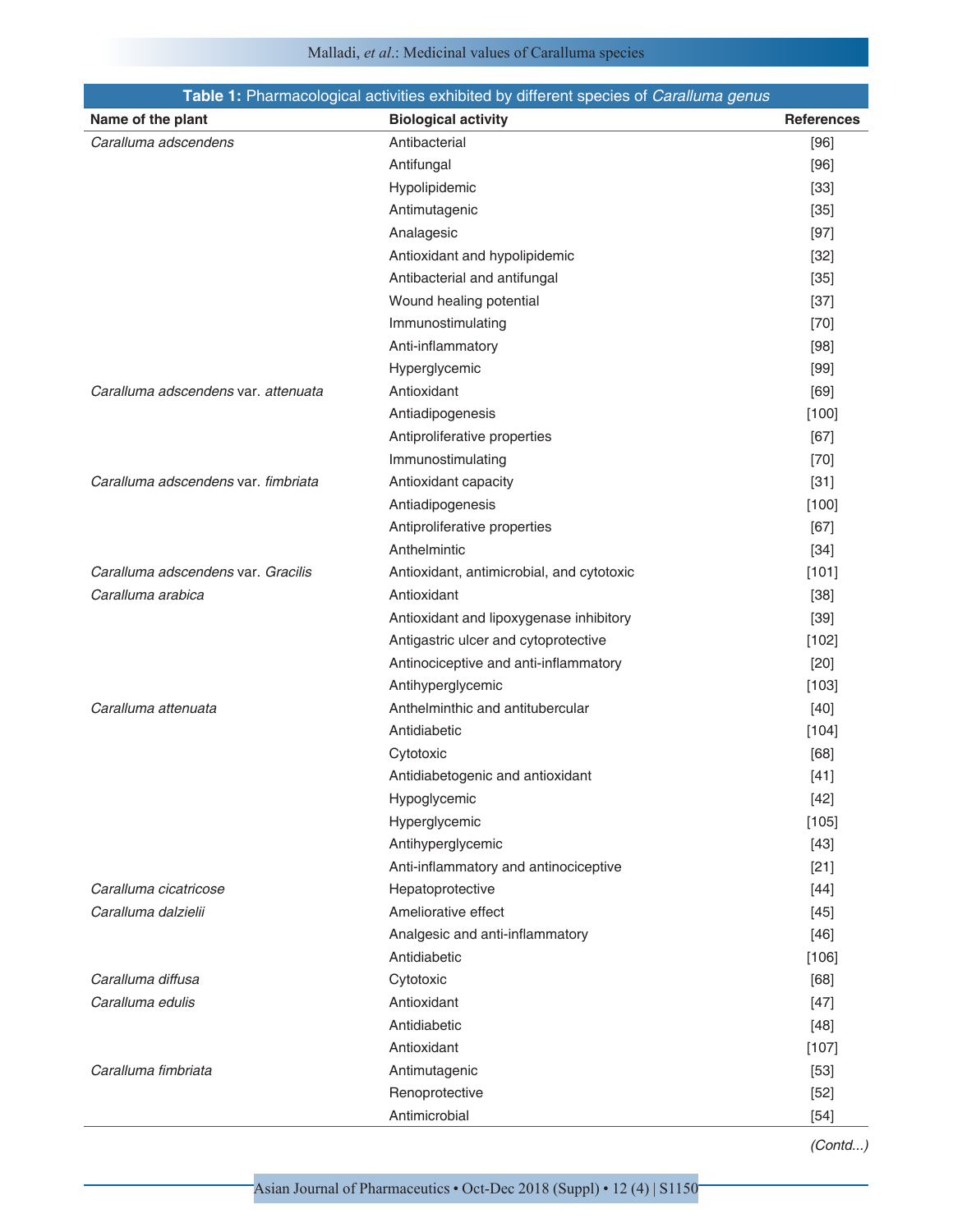Malladi, *et al*.: Medicinal values of Caralluma species

| Name of the plant<br><b>Biological activity</b><br><b>References</b><br>Atoprotective and antidiabetic<br>$[56]$ |  |
|------------------------------------------------------------------------------------------------------------------|--|
|                                                                                                                  |  |
|                                                                                                                  |  |
| Anticancer<br>$[55]$                                                                                             |  |
| Antiobesity<br>$[57]$                                                                                            |  |
| Antinociceptive<br>$[62]$                                                                                        |  |
| Antiobesogenic and antiatherosclerotic<br>$[58]$                                                                 |  |
| Effect on food intake, appetite, and anthropometry<br>[108]                                                      |  |
| Caralluma flava (Desmidorchis flava)<br>Antiproliferation<br>[109]                                               |  |
| Antioxidant<br>[110]                                                                                             |  |
| Caralluma russelliana<br>Antitrypanosomal<br>$[87]$                                                              |  |
| Antioxidant<br>Caralluma stalagmifera<br>[69]                                                                    |  |
| Antiadipogenesis<br>[100]                                                                                        |  |
| Antiproliferative properties<br>$[67]$                                                                           |  |
| Immunostimulating<br>$[70]$                                                                                      |  |
| Anti-inflammatory and antiarthritic<br>[111]                                                                     |  |
| Antiadipogenesis<br>Caralluma stalagmifera var. longipetala<br>[100]                                             |  |
| Antioxidant<br>[69]                                                                                              |  |
| Antiproliferative properties<br>$[67]$                                                                           |  |
| Immunostimulating<br>$[70]$                                                                                      |  |
| Caralluma tuberculata<br>Hypoglycemic and hypolipidemic<br>[80]                                                  |  |
| Neuroprotective<br>[112]                                                                                         |  |
| Antihypertensive<br>$[82]$                                                                                       |  |
| Antioxidant<br>[81, 113]                                                                                         |  |
| Antifungal, antioxidant, cytotoxic, phytotoxic<br>$[86]$                                                         |  |
| Phytotoxic and antioxidant<br>[84]                                                                               |  |
| Sedative, muscle relaxant, and antinociceptive<br>[85]                                                           |  |
| Antifungal, antibacterial, and phytotoxic<br>[114]                                                               |  |
| Antiproliferative<br>[115]                                                                                       |  |
| Antiplasmodial and antitrypanosomal<br>$[87]$                                                                    |  |
| Anti-inflammatory<br>[116]                                                                                       |  |
| Caralluma umbellata<br>Nephroprotective and antioxidant<br>[88]                                                  |  |
| Antibacterial<br>$[89]$                                                                                          |  |
| Cytotoxic<br>[68]                                                                                                |  |
| $[100]$<br>Antiadipogenesis                                                                                      |  |
| Antioxidant<br>[69]                                                                                              |  |
| Antiproliferative properties<br>$[67]$                                                                           |  |
| Nephroprotective<br>$[90]$                                                                                       |  |
| Antioxidant<br>$[91]$                                                                                            |  |
| $[92]$<br>Hepatoprotective                                                                                       |  |
| Anti-inflammatory<br>$[93]$                                                                                      |  |
| Antinociceptive and anti-inflammatory<br>$[94]$                                                                  |  |
| Anti-inflammatory and antinociceptive<br>[117]                                                                   |  |
| Caralluma lasiantha<br>Antihyperglycemic<br>[66]                                                                 |  |
| Antioxidant<br>$[69]$                                                                                            |  |

*(Contd...)*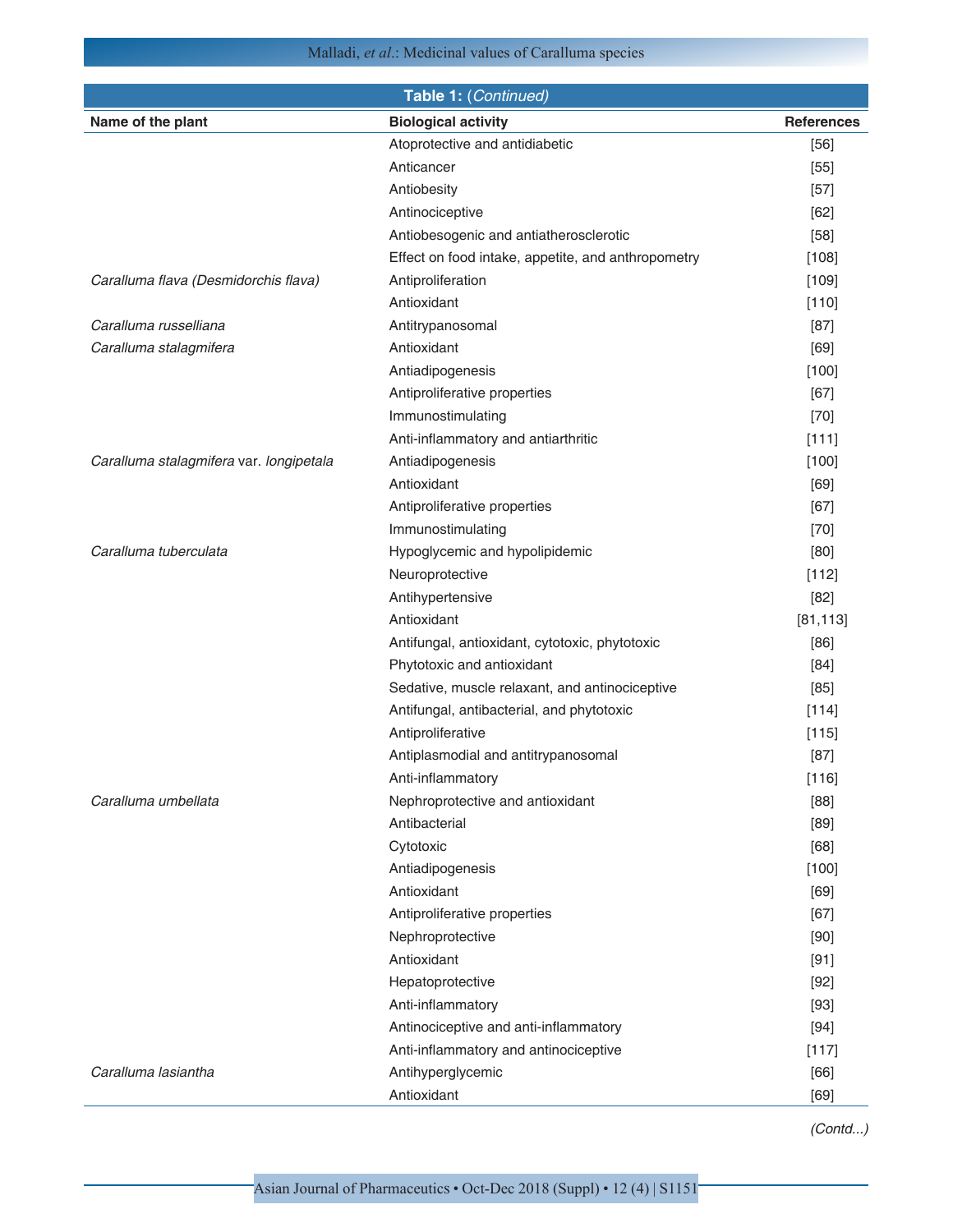Malladi, *et al*.: Medicinal values of Caralluma species

| Table 1: (Continued)         |                                                       |                   |  |
|------------------------------|-------------------------------------------------------|-------------------|--|
| Name of the plant            | <b>Biological activity</b>                            | <b>References</b> |  |
|                              | Antiadipogenesis                                      | $[100]$           |  |
|                              | Antiproliferative                                     | [67]              |  |
|                              | Cytotoxic                                             | [68]              |  |
|                              | Immunostimulating                                     | $[70]$            |  |
| Boucerosia diffusa           | Antiangiogenic                                        | $[79]$            |  |
| Boucerosia indica            | Antimicrobial                                         | $[63]$            |  |
| Caralluma nilagiriana        | Antibacterial                                         | $[72]$            |  |
| Boucerosia truncato-coronata | Antioxidant                                           | $[78]$            |  |
|                              | Antiangiogenic                                        | $[79]$            |  |
| Caralluma pauciflora         | Cytotoxic, antimicrobial, and antioxidant             | [101]             |  |
| Caralluma penicillata        | Anti-inflammatory and gastritis protection            | $[74]$            |  |
|                              | Antiplasmodial, antitrypanosomal, and antileishmanial | $[73]$            |  |
| Caralluma sinaica            | Anticancer and antifolate activities                  | $[76]$            |  |
|                              | Antidiabetic                                          | $[77]$            |  |
| Caralluma longidens          | Antimicrobial                                         | $[95]$            |  |
| Caralluma quadrangula        | Antimicrobial                                         | $[75]$            |  |
|                              | Antidiabetic                                          | $[118]$           |  |
| Caralluma negevensis         | Anticancer                                            | $[13]$            |  |
| Caralluma acutangula         | Anticancer                                            | $[28]$            |  |

property against indomethacin in guinea pigs. The extract was also tested for acute anti-inflammatory activity, and single dose of extract was equally active as that of indomethacin but shorter in time duration. Repeated doses of the ethanolic extract of *C. penicillata* were reported as less significant against chronic inflammation than indomethacin with respect to ulcerogenic effect. At the same time, combination of extract and indomethacin minimized the gastritis property of indomethacin depending on ulcer index.[74]

#### *Caralluma quadrangular*

Extracts of *C. quadrangular* have shown antimicrobial activity against four strains (*P. aeruginosa, E. coli*, *Micrococcus luteus,* and *C. albicans*) but not against *B. subtilis*. Higher activity was reported with acetone and ethanolic extracts compared to the extracts using distilled water, ethyl alcohol, Tris-HCl, and *Zamzam* water.[75]

## *Caralluma sinaica*

Methanolic extracts of *C. sinaica* exhibited strong antifolate and anticancer activities compared to the extracts of other five plants studied by the authors. *In vitro* antitumor activities were carried against human breast, CNS, and lung cancer cell lines for all the six plants, whereas antifolate studies were carried out using commercial dihydrofolate reductase.[76] Ethanolic extracts of *C. sinaica* have decreased the blood glucose levels more significantly compared to standard (glibenclamide) in streptozotocin-induced diabetic rabbits<sup>[77]</sup>

## *Boucerosia truncato coronata/Caralluma truncato-coronata*

Comparable antioxidant potential was observed for the ethanolic extracts of *B. truncate coronata* plants cultured both *in vivo* and *in vitro*. [78] Extracts of *B. truncate coronata and Boucerosia diffusa* were tested for antiangiogenic activity using *in vivo* chick chorioallantoic membrane assay. Ethanolic and chloroform extracts of *B. diffusa* have shown high antiangiogenic activity, whereas methanolic extract of *B. truncato coronata* exhibited good antiangiogenic activity.[79]

### *Caralluma tuberculata*

Hypolipidemic and hypoglycemic effects of *C. tuberculata*  was studied with respect to the safety of the kidney and liver of diabetic rats. No harmful effect was observed.[80] Based on significant effect on normalization of blood glucose and good antioxidant potential in streptozotocin-induced diabetic rats, *C. tuberculata* was recommended for diabetic patients to suppress oxidative stress-instigated complications.[81] Antihypertensive effect of aqueous methanolic extract of *C. tuberculata* was studied in both normotensive and hypertensive Sprague Dawley rats.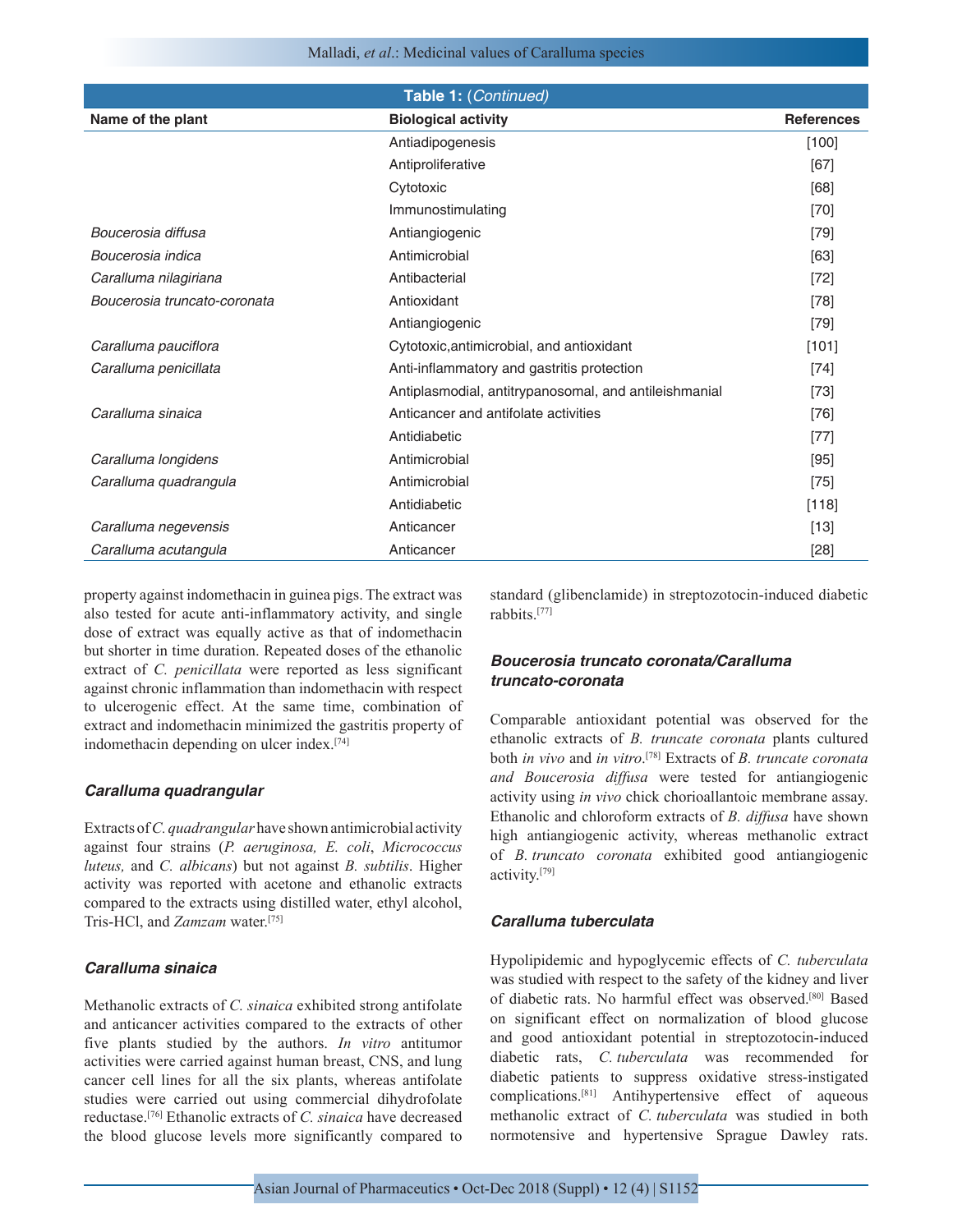A marked decrease in systolic blood pressure, mean blood pressure, diastolic blood pressure, and heart rate was observed at all doses compared to control in normotensive models. Significant antihypertensive effect was shown in hypertensive models. A high decrease in blood pressure was observed in hypertensive models than in normotensive models. Based on the results, it was concluded that aqueous methanolic extract of *C. tuberculata* can be used as an effective antihypertensive agent.[82]

Bibi *et al*. [83] authored a review article on *C. tuberculata*. Different extracts (using solvents such as n-hexane, ethyl acetate, chloroform, and methanol) of *C. tuberculata* were studied for phytochemical composition and, antioxidant as well as phytotoxic potential. Methanolic extract was proved to exhibit high phytotoxic activity, whereas CHCl<sub>3</sub> extract has exhibited good antioxidant potential.[84] *C. tuberculata*  extracts were used to study sedative, muscle relaxant, and antinociceptive activities. Chloroform and ethyl acetate fractions have exhibited significant sedative and muscle relaxation effects compared to n-hexane fraction.[85] Significant activities (free radicals scavenging, phytotoxic, antifungal, and cytotoxic) were reported for the methanolic extracts of *C. tuberculata*. [86] Good antiplasmodial and antitrypanosomal activities were exhibited by petroleum ether fraction of MeOH extract of *C. tuberculata,* whereas moderate cytotoxicity was shown by chloroform fraction of MeOH extract.[87]

## *Caralluma umbellata*

Bharathi et al.<sup>[88]</sup> reported significant nephroprotective and antioxidant activities for the methanolic extracts of *C. umbellata. C. umbellata* extracts from non-polar end to polar end (using different solvents such as hexane, benzene, diethyl ether, chloroform, acetone, and methanol) were evaluated for their antibacterial activity. Based on the antibacterial activity of *C. umbellata Haw* against *E. coli*, *B. subtilis*, and *Bacillus cereus*, the scientific basis for its use in the traditional treatment of stomach disorder was explained.<sup>[89]</sup>

Total phenol content as well as *in vitro* antioxidant activity of aqueous alcoholic extract of *C. umbellata* was studied by Kumar and Sandhya<sup>[90]</sup> and concluded that the presence of phenolic content is the main reason for good antioxidant activity of *C. umbellata. In vitro* antioxidant activities of aqueous and methanolic extracts of *C. umbellata* were also studied by Kalyani and Anuradha.[91] Prevention of lipid peroxidation and good scavenging activity of extracts were reported. Hepatoprotective effect of *C. umbellata* on acetaminophen-induced hepatic damage rats was estimated and found to contain significant activity.<sup>[92]</sup> Good antiinflammatory effect was reported for Carumbelloside-II and III (from *C. umbellata*) and good anti-inflammatory activity was also reported for Carumbelloside-II. The traditional use of *C. umbellata* in healing of pain and inflammation was substantiated based on these results.[93,94]

#### *Caralluma longidens*

Methanolic extract of *C. longidens* was evaluated for antimicrobial activity against clinical pathogens, and MICs were also determined. Of all the microbes, *K. pneumoniae, S. typhi, S. aureus*, *C. albicans,* and *Candida krusei* were more sensitive towards these extracts compared to others such as *Corynebacterium ulcerans, Proteus rettgeri, Pseudomonas fluorescens*, and *A. niger*. [95]

In continuation to the above pharmacological activity collection, efforts of various researchers on their study pertaining to different species of *Caralluma* are compiled in Table 1.

# **PHYTOCHEMICAL AND PHARMACOLOGICAL ACTIVITIES**

Enthusiastic researchers in this field can extend their investigation in relating the pharmacological activities exhibited by *Caralluma* species to their corresponding phytochemicals such as flavone glycoside, luteoline-4' -Oneohesperiodoside,<sup>[21]</sup> pregnane glycosides,<sup>[101,118]</sup> acylated pregnane glycosides,<sup>[119]</sup> acylated steroidal glycosides,<sup>[115]</sup> and pregnane steroid.[120,121]

Advancement of new routes<sup>[122-125]</sup> and novel approaches<sup>[126-133]</sup> of synthesis are helping the synthesis of molecules of therapeutic importance. However, researchers are striving further due to resistance gained by strains toward these drugs. Plant-based products are gaining momentum in the market in view of the lack of any side products.[134] Hence, based on the screening of phytochemicals, they can be used directly or new molecules can be produced using them as precursors.

## **CONCLUSION**

*Caralluma* genus is a potential source for phytochemicals with medicinal usage. Thorough literature collection shows that few species are explored for pharmacological activities so far. However, many other species (such as *Caralluma flava*, *Caralluma negevensis*, *Caralluma pauciflora*, *Caralluma retrospiciens*, *Caralluma russeliana*, and *Caralluma wissmannii*) have to be further explored.

## **REFERENCES**

- 1. Grover JK, Yadav S, Vats V. Medicinal plants of India with anti-diabetic potential. J Ethnopharm 2002;81:81-100.
- 2. Negi CS, Nautiyal S, Dasila L, Rao KS, Maikhuri RK. Ethnomedicinal plant uses in a small tribal community in a part of central Himalaya, India. J Hum Ecol 2002;14:23-31.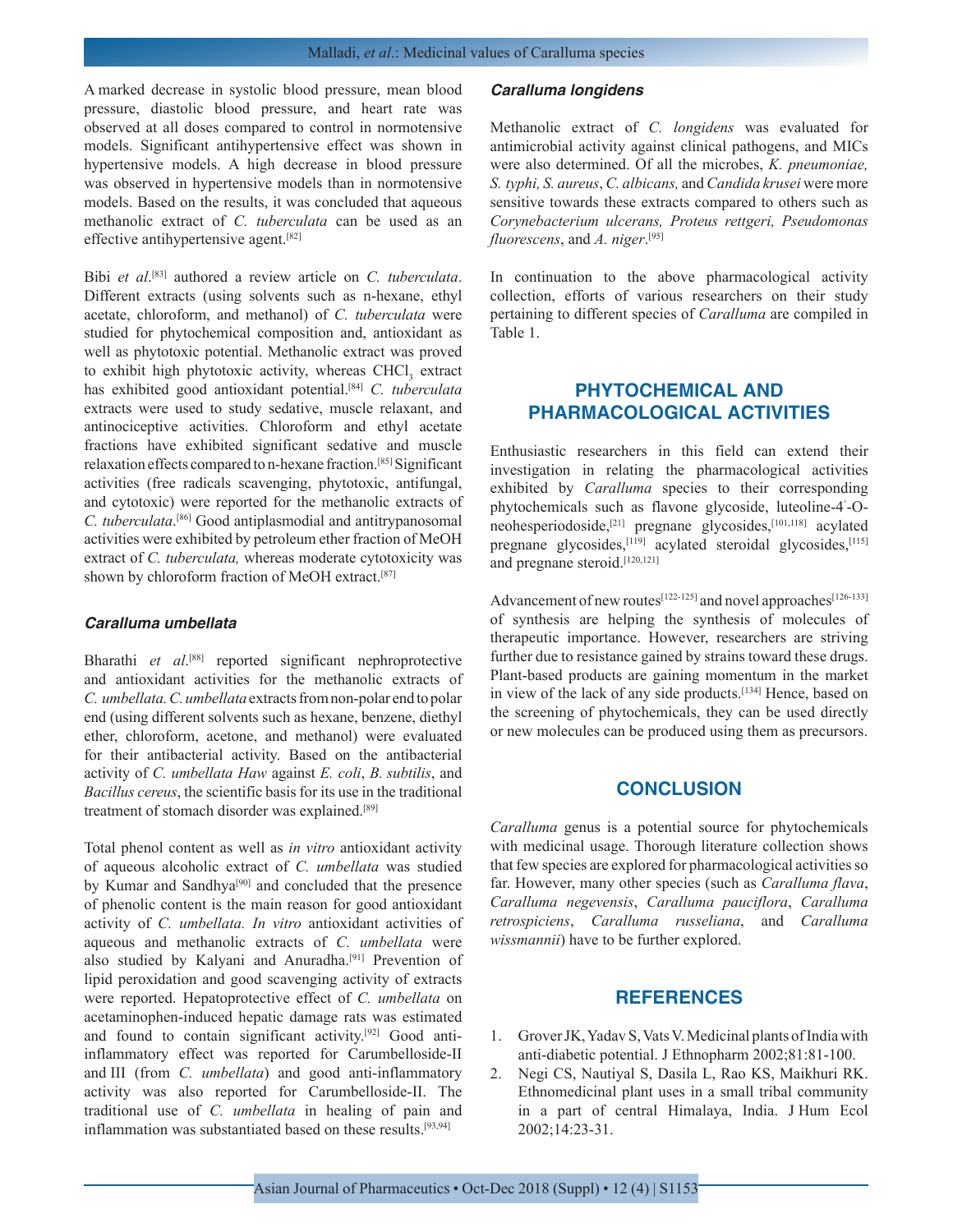- 3. Agarwal A. Critical issues in quality control of herbal products. Pharm Times 2005;37:9-11.
- 4. Baris O, Gulluce M, Sahin F, Ozer H, Kilic H, Ozkan H, *et al*. Biological activities of the essential oil and methanol extract of *Achillea biebersteinii* Afan. (*Asteraceae*). Turk J Biol 2006;30:65-73.
- 5. Hammer KA, Carson CF, Riley TV. Antimicrobial activity of essential oils and other plant extracts. J Appl Microbiol 1999;86:985-90.
- 6. Gibbons S. An overview of plant extracts as potential therapeutics. Expert Opin Ther Pa1 2003;3:489-97.
- 7. Tanaka JC, Silva CC, Oliveira AJ, Nakamura CV, Dias Filho BP. Antibacterial activity of indole alkaloids from *Aspidosperma ramiflorum*. Braz J Med Biol Res 2006;39:387-91.
- 8. The Angiosperm Phylogeny Group. An update of the angiosperm phylogeny group classification for the orders and families of flowering plants: APG III. Bot J Linn Soc 2009;161:105-21.
- 9. Bensusan K. Taxonomy and conservation status of moroccan stapeliads (*Apocynaceae-Asclepiadoideae-Ceropegieae-Stapeliinae*). Bull Misc Inf (Kew) 1913;3:121.
- 10. Jagatap AP, Singh NP. Fascicles of Flora of India. Fascicle 24. New Delhi: Botanical Survey of India; 1999.
- 11. Meve U, Liede S. Subtribal division of ceropegieae (*Apocynaceae-Asclepiadoideae*). Taxon 2004;53:61-72.
- 12. Gilbert MG, A review of *Caralluma* R. Br. And its segregates. Bradleya 1990;8:1-32.
- 13. Adnan M, Jan S, Mussarat S, Tariq A, Begum S, Afroz A, *et al*. A review on ethnoboany, Phytochemistry and pharmacology of plant genus *Caralluma* R. Br J Pharm Pharm 2014;66:1351-68.
- 14. Brown R. Prodromus Florae Novae Hollandiae et Insulae Van-Diemen. Londini: Typis R. Taylor et Socii; 1810.
- 15. Wight R, Arnott GA. Prodromus Florae Peninsulae Indiae orientalis: Containing Abridged Descriptions of the Plants Found in the Peninsula of British India. Parburg: Arranged According to the Natural System; 1834.
- 16. Brown NE. *Caralluma campanulata*. With an enumeration of the other species of the genus, and descriptions of several. Gard Chron 1892;3:369-70.
- 17. K. Schumann, Asclepiadaceae, E. and Prantl, N., Pflanzenfam;1895.
- 18. Plowes PC. A reclassification of *Caralluma* R. Brown (*Stapelieae*: *Asclepiadaceae*), Haseltonia 1995;3:49-70.
- 19. The Angiosperm Phylogeny Group, an update of the Angiosperm Phylogeny Group classification for the orders and families of flowering plants: APG II. Botanical J Linnean Soc 2003;141:399-36.
- 20. Zakaria MN, Islam MW, Radhakrishnan R, Chen HB, Kamil M, Al-Gifri AN, *et al.* Anti-nociceptive and anti-inflammatory properties of *Caralluma arabica*. J Ethnopharmacol 2001;76:155-8.
- 21. Ramesh M, Rao YN, Rao AA, Prabhakar MC, Rao CS, *et al*. Antinociceptive and anti-inflammatory activity of a flavonoid isolated from *Caralluma attenuata*.

J Ethnopharmacol 1998;62:63-6.

- 22. Ahmad MM, Shaikh MM. Improvement in glucose tolerance by *Caralluma tuberculata Acacia nilotica* and *Papaver somniferum*. Pak J Zool 1989;21:325-32.
- 23. Abdul-Aziz Al-Yahya M, Abdel-Sattar E, Guittet E. Pregnane glycosides from *Caralluma russeliana*. J Nat Prod 2000;63:1451-3.
- 24. Gandhi R. *Carallumas* of the Indian Subcontinent, Indian Society of Cactii and Succulents. New Delhi: Ram Gandhi;1999.
- 25. Abdel-Sattar E, Ahmed AA, Hegazy ME, Farag MA, Al-Yahya MA. Acylated pregnane glycosides from *Caralluma russeliana*. Phytochemistry 2007;68:1459-63.
- 26. Bader A, Braca A, De Tommasi N, Morelli I. Further constituents from *Caralluma negevensis*. Phytochemistry 2003;62:1277-81.
- 27. Sireesha M, Nadh RV, Babu KS. Phytochemical library of *Caralluma* genus, communicated article. J Pharm Phytochem 2014;3:155-9.
- 28. Al-Faifi ZI, Masrahi YS, Aly MS, Al-Turki TA. *In vitro* anticancer activity of *Caralluma acutangula* (Decne.) NE Br. Extract Int J Pharm Sci Rev Res 2016;38:59-63.
- 29. Uddandapu PK, Naidu KC, Rao YV. *In vitro* antifungal activity of few medicinal plants of Visakhapatnam region against clinically isolated dermatophytes. Int J Bioassays 2016;5:4573-8.
- 30. Naik JB, Jadge DR. Anti-bacterial and anti-fungal activity of *Actiniopteris radiata* and *Caralluma adscendens*. Int J Pharm Tech Res 2010;2:1751-3.
- 31. Maheshu V, Priyadarsini DT, Sasikumar JM. Antioxidant capacity and amino acid analysis of *Caralluma adscendens* (Roxb.) Haw var. Fimbriata (wall.) Grav. And Mayur. Aerial parts. J Food Sci Technol 2014;51:2415-24.
- 32. Tatiya AU, Kulkarni AS, Surana SJ, Bari ND. Antioxidant and hypolipidemic effect of *Caralluma adscendens* Roxb. In alloxanized diabetic rats. Int J Pharm 2010;6:400-6.
- 33. Sakore S, Patil SD, Surana S. Hypolipidemic activity of *Caralluma adscendens* on triton and methimazole induced hyperlipidemic rats. Pharmtechmedica 2012;1:49-52.
- 34. Noorulhuda F, Majaz Q, Nazim S, Nandedkar R, Qureshi MN. Evaluation of anthelmentic activity of *Caralluma adscendens* var. Fimbriata. Int J Pharm Res Biosci 2013;2:186-92.
- 35. Gowri S, Chinnaswamy P. Evaluation of *in vitro* antimutagenic activity of *Caralluma adscendens* Roxb. In bacterial reverse mutation assay. J Nat Prod Plant Resour 2011;1:27-34.
- 36. Tambe DA, Chaudhari TB, Chaudhari SR. Phytopharmacology of *Caralluma adscendens* Roxb: A review. Pharmacognosy J 2010;2:33-8.
- 37. Tambe DA, Chaudhari TB, Chavan MJ, Hase DP, Chaudhari SR. Wound healing potential of aerial part extracts of *Caralluma adscendens* Roxb. In rats. J Pharm Res 2010;3:2149-51.
- 38. Al-Attabi Z, Al-Mamri R, Aslam KA. Antioxidant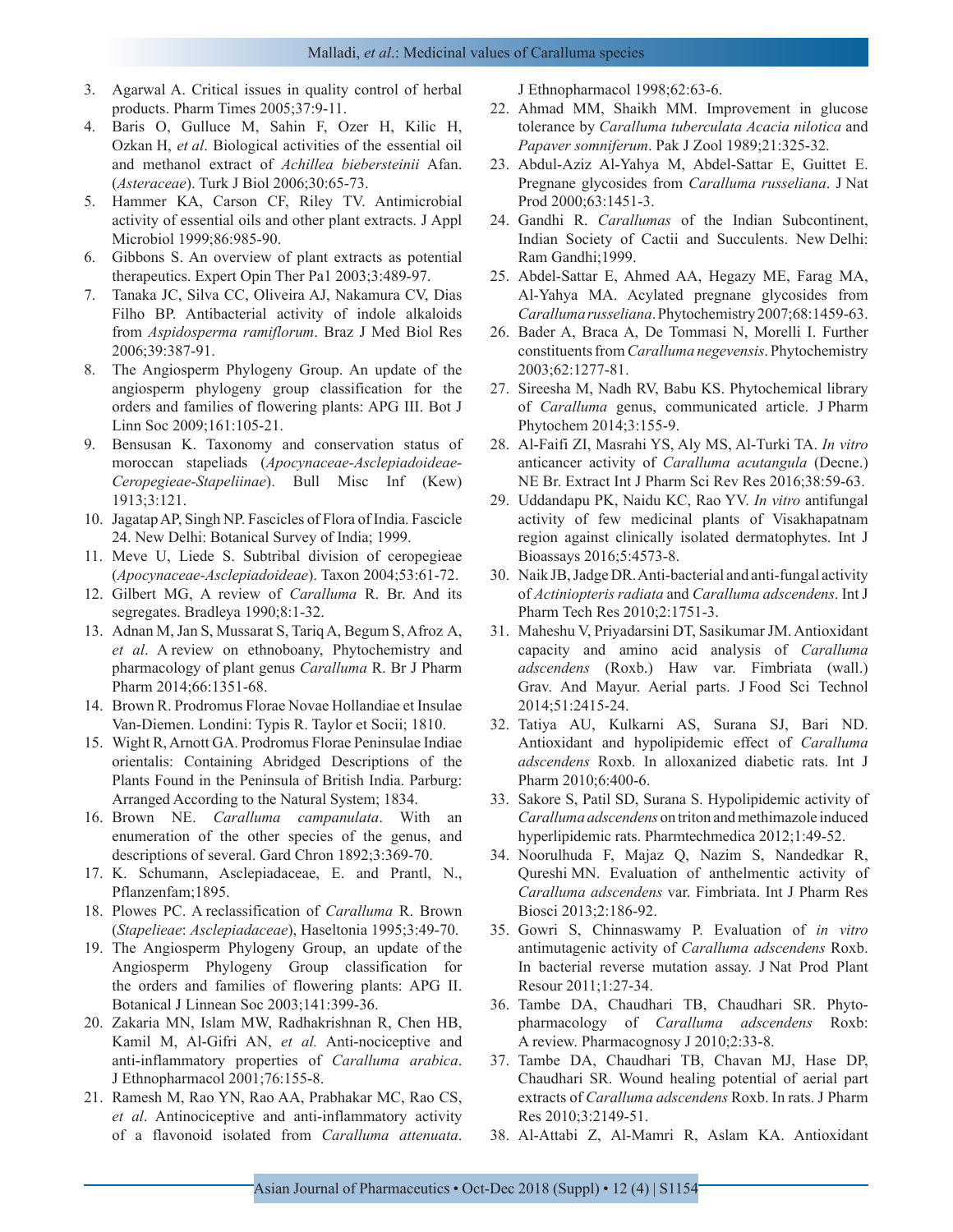potential properties of three wild Omani plants against hydrogen peroxide-induced oxidative stress. Clin Nutr 2015;3:16-22.

- 39. Khasawneh M, Elwy HM, Fawzi NM, Hamza AA, Chevidenkandy AR, Hassan AH. Antioxidant activity and lipoxygenase inhibitory effect of *Caralluma arabica* and related polyphenolic constituents. Am J Plant Sci 2014;5:1623-31.
- 40. Mounika P, Jyothi MV, Ramalingam P, Reddy VJ, Anusha K. Antituberular and anthelminthic activities of aqueous methanolic extract of *Caralluama attenuata*. Int J Pharm Sci Res 2016;7:4561-4.
- 41. Kumar P, Sharma A, Varshney P, Rao CV. Antidiabetogenic and antioxidant effects of *Caralluma attenuata* extract on streptozotocin induced diabetes in rats. J Pharm Res 2013;7:257-62.
- 42. Kalaivani R, Hristy AM. Hypogycemic activity of *Caralluma attenuata* extract on alloxon induced diabetic rats. Elixir Bio Tech 2011;40:5629-32.
- 43. Venkatesh S, Reddy GD, Reddy BM, Ramesh M, Rao AV. Antihyperglycemic activity of *Caralluma attenuata*. Fitoterapia 2003;74:274-9.
- 44. Dammag MA. Assessment of hepatoprotective activity of *Caralluma cicatricosa* against CCl4-induced liver damage in rabbits. J Drug Discov Ther 2015;3:34.
- 45. Tanko Y, Adamu BY, Mohammed KA, Jimoh A, Abdulrazak A, Sada NM, *et al*. Ameliorative effect of ethanolic extract of *Caralluma diazielli* on serum liver enzymes on fructose induced diabetic in wistar rats. Der Pharm Lett 2013;5:254-8.
- 46. Umar AH, Mabrouk M, Danjuma NM, Yaro A. Studies on the analgesic and anti-inflammatory properties of hydro-alcohol extract of *Caralluma dalzielii* NE Br (*Asclepiadaceae*) in Rats and Mice. Br J Pharm Toxicol 2013;4:169-75.
- 47. Shad AA, Bakht J, Shah HU, Hayat Y. Antioxidant activity and nutritional assessment of under-utilized medicinal plants. Pak J Pharm Sci 2016;29:2039-45.
- 48. Sayantan R, Abhishek S. Antidiabetic activity of *Caralluma edulis* bark and leaf extract against streptozotocin induced diabetic rats. NSHM J Pharm Healthc Manag 2012;3:76-81.
- 49. Zito P, Sajeva M, Bruno M, Maggio A, Rosselli S, Formisano C, Senatore F. Essential oil composition of stems and fruits of *Caralluma europaea* NE Br.(*Apocynaceae*). Molecules 2010;15:627-38.
- 50. Formisano C, Senatore F, Della Porta G, Scognamiglio M, Bruno M, Maggio A, *et al*. Headspace volatile composition of the flowers of *Caralluma europaea* NE Br. (*Apocynaceae*). Molecules 2009;14:4597-613.
- 51. Padwal AD, Varpe SN, Waman MB. Phytochemical and nutritional analysis of *Caralluma fimbriata* L. Int J Res Biosci Agric Technol 2016;1:193-5.
- 52. Gujjala S, Putakala M, Nukala S, Bangeppagari M, Ramaswamy R, Desireddy S, *et al.* Renoprotective effect of *Caralluma fimbriata* against high-fat dietinduced oxidative stress in Wistar rats. J Food Drug Anal

2016;24:586-93.

- 53. Sasikala S, Gowri S, Thiruselvi M. Antimutagenic activity of ethanolic extract of *Caralluma fimbriata*. World J Pharm Pharm Sci 2015;5:582-7.
- 54. Packialakshmi N, Naziya S. Phytochemical and antimicrobial screening of the polar and non-polar solvent stem extract of *Caralluma fimbriata*. Int J Pure App Biosci 2014;2:32-7.
- 55. Priya D, Rajaram K, Sureshkumar P. Evaluation of anticancer activity of methanolic extract of *Caralluma fimbriata* wall against lung cancer cell line. World J Pharm Pharm. Sci 2014;3:1263-71.
- 56. Latha S, Rajaram K, Kumar PS. Hepatoprotective and antidiabetic effect of methanol extract of *Caralluma fimbriata* in streptatozocin induced diabetic albino rats. Int J Pharm Pharm Sci 2004;6:665-8.
- 57. Ambadasu B, Dange SV, Walli RS, Worlikar PS. Effect of *Caralluma fimbriata* extract on appetite and lipid profile in rats fed with hypercalorie/cafeteria diet. Int J Pharm Bio Sci 2013;4:788-93.
- 58. Kamalakkannan S, Rajendran R, Venkatesh RV, Clayton P, Akbarsha MA. Effect of *Caralluma fimbriata* extract on 3T3-L1 pre-adipocyte cell division. Food Nutr Sci 2011;2:329.
- 59. Kamalakkannan S, Rajendran R, Venkatesh RV, Clayton P, Akbarsha MA. Antiobesogenic and antiatherosclerotic properties of *Caralluma fimbriata* extract. J Nutr Metab 2010;2010:285301.
- 60. Devi SG, Dhamotharan R. *Caralluma fimbriata -* an important medicinal plant: A review of its traditional uses, phytochemistry and pharmacological properties. Int J PharmTech Res 2016;9:223-30.
- 61. Naingade SS, Jadhav AS, Surve SB. *Caralluma fimbriata*: An overview. Int J Pharm Bio Sci 2013;3:281-6.
- 62. Ray S, Basu A, Ray SG. Antinociceptive activity of leaf extract of *Caralluma fimbriata*, using albino mice. J Pharm Biomed Sci 2012;18:3.
- 63. Prabu MK, Deepthi R, Thangapandian V. Preliminary phytochemical and antimicrobial studies on stem extracts of *Boucerosia indica* (Wight and Arn.) N.E.Br (*Asclepiadaceae*) - A potent appetite suppressant plant from Western Ghats of southern India. Int J Pharm Res Schol 2014;3:163-9.
- 64. Arinathan V, Mohan VR, Britto A, Murugan C. Wild edibles used by Palliyars of the western Ghats, Tamil Nadu. Indian. J. Trad Knowl 2007;6:163-8.
- 65. Malladi S, Ratnakaram VN, Babu KS, Pullaiah T. Evaluation of *in vitro* antibacterial activity of *Caralluma lasiantha* for scientific validation of Indian traditional medicine. Cogent Chem 2017;3:1374821.
- 66. Kumar VH. Anti-hyperglycemic effect of *Caralluma lasiantha* extract on hyperglycemia induced by cafeteria-diet in experimental model. Int J Pharm Sci Res 2016;7:2525-30.
- 67. Vajha M, Murthy KSR, Amrutha VA, Krishna CS. Evaluation of anti-proliferative properties of selected species of *Caralluma* and *Boucerosia* on skin cancer cell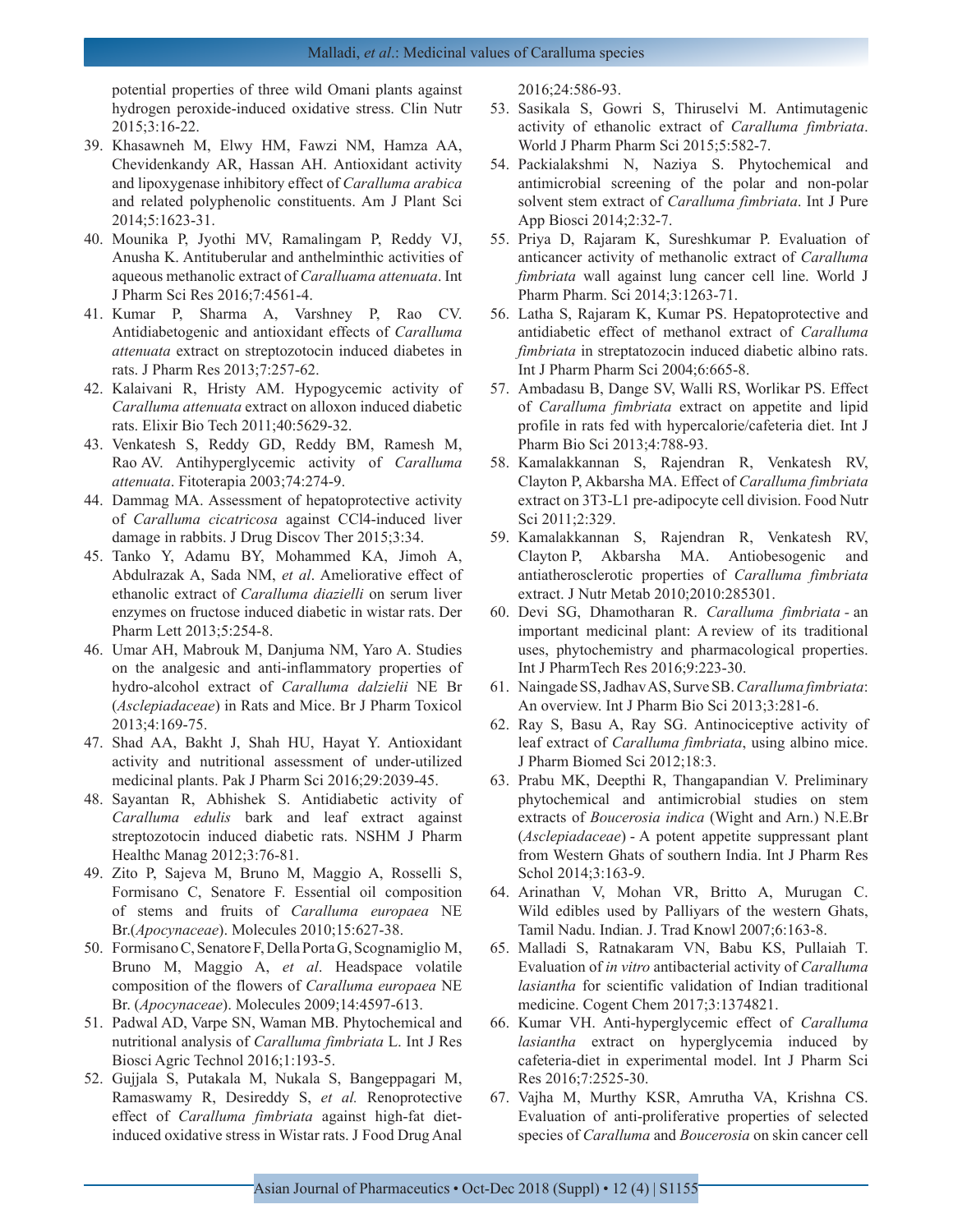lines. Eur J Exp Biol 2014;l4:160-7.

- 68. Bellamakondi PK, Godavarthi A, Ibrahim M, Kulkarni S, Naik RM, Maradam S. *In vitro* cytotoxicity of *Caralluma* species by MTT and trypan blue dye exclusion. Asian J Pharm Clin Res 2014;7:17-9.
- 69. Vajha M, Chillara SR. Evaluation of cellular antioxidant activity of selected species of *Caralluma* and *Boucerosia* on cell lines. Int J Appl Sci Biotechnol 2014;2:83-7.
- 70. Vajha M, Amrutha V, Audipudi MK, Evaluation of immunostimulating activities of *Caralluma* spp. Int J Pharmacogn Phytochem Res 2010;2:1-4.
- 71. Malladi S, Ratnakaram VN, Babu SK, Pullaiah T. *Caralluma lasiantha*: A review on it's vital role in Indian traditional medicine. Res J Pharm Biol Chem Sci 2017;8:873-9.
- 72. Prabakaran R, Kalimuthu K. Antibacterial activity of the whole plant of *Caralluma nilagiriana* Kumari et Subba Rao–an endemic medicinal plant species. Int J Pharm Bio Sci 2013;4:42-8.
- 73. Mothana NM, Al-Musayeib NM, Al-Ajmi MF, Cos P, Maes L. Evaluation of the *in vitro* antiplasmodial, antileishmanial, and antitrypanosomal activity of medicinal plants used in Saudi and Yemeni traditional medicine. Evid Based Complement Altern Med 2014; 2014:7.
- 74. Albaser N, Ghanem N, Shehab M, Al-Adhal A, Amood Al-Kamarany M. Investigation of pharmacological activity of *Caralluma penicillata*: Anti-inflammatory properties and gastritis protection against indomethacin in adult guinea pigs. Int Sch Res Notices 2014;2014:738493.
- 75. Farouk AE, Ahamed NT, AlZahrani O, Alamer KH, Al-Sodany Y, Bahobail AA. Antimicrobial activity of *Caralluma quadrangula* (Forssk) NE Br Latex from Al-Shafa Taif, Kingdom of Saudi Arabia. Int J Curr Microbiol App Sci 2016;5:284-98.
- 76. Albalawi MA, Bashir NA, Tawfik A. Anticancer and antifolate activities of extracts of six Saudi Arabian wild plants used in folk medicine. J Life Sci 2015;9:334-40.
- 77. Habibuddin M, Daghriri HA, Humaira T, Al Qahtani MS, Hefzi AA. Antidiabetic effect of alcoholic extract of *Caralluma sinaica* L. On streptozotocin-induced diabetic rabbits. J Ethnopharmacol 2008;117:215-20.
- 78. Kalimuthu K, Prabakaran R, Kala TS. Phytochemical screening and antioxidant activity of ethanolic extract of *Boucerosia truncato-coronata* (Sedgw) Gravely Mayur. Int Res J Pharm 2014;5:663-6.
- 79. Kalimuthu K, Prabakaran R. Saraswathy M. Antiangiogenic activity of *Boucerosia diffusa* and *Boucerosia truncatocoronata* extracts in chick chorioallantoic membrane (CAM). Int J Curr Microbiol Appl Sci 2014;3:107-14.
- 80. Poodineh J, Nakhaee A. Hypoglycemic and hypolipidemic effects of *Caralluma tuberculata* and its safety on liver and kidneys of diabetic rats. Turk J Biochem 2016;41:136-43.
- 81. Poodineh J, Khazaei Feizabad A, Nakhaee A. Antioxidant activities of *Caralluma tuberculata* on streptozotocininduced diabetic rats. Drug Dev Res 2015;76:40-7.
- 82. Ahmad T, Malik MN, Mushtaq MN, Khan J, Qayyum R, Khan AQ, *et al*. Evaluation of antihypertensive effect of aqueous methanol extract of *Caralluma tuberculata* NE Br in sprauge dawley rats. Trop J Pharm Res 2015;14:455-62.
- 83. Bibi Y, Tabassum S, Zahara K, Bashir T, Haider S. Ethnomedicinal and pharmacological properties of *Caralluma tuberculata* NE brown-A review. Pure Appl Biol 2015;4:503-10.
- 84. Rauf A, Jan MR, Rehman WU, Muhammad N. Phytochemical, phytotoxic and antioxidant profile of *Caralluma tuberculata* NE Brown. Wudpecker J Pharm Pharm 2013;2:21-5.
- 85. Rauf A, Muhammad N, Barkatullah KH, Abbas H. Antinociceptive, sedative and muscle relaxants activity of *Caralluma tuberculata* NE brown. Ortho Muscul Syst 2013;2:2161-533.
- 86. Khan MZ, Khan RA, Ahmed M, Muhammad N, Khan MR, Khan HU, *et al*. Biological screening of methanolic crude extracts of *Caralluma tuberculata*. Int J Indigenous Med Plants 2013;46:2051-263.
- 87. Abdel-Sattar E, Shehab NG, Ichino C, Kiyohara H, Ishiyama A, Otoguro K, *et al.* Antitrypanosomal activity of some pregnane glycosides isolated from *Caralluma*  species. Phytomedicine 2009;16:659-64.
- 88. Bharathi KL, Rao TM, Rao BG. Nephroprotective and antioxidant activities of *Caralluma umbellata* Roxb. Ann Phytomed 2016;5:116-21.
- 89. Babu KS, Malladi S, Nadh RV, Rambabu SS. Evaluation of *in vitro* antibacterial activity of *Caralluma umbellata* Haw used in traditional medicine by Indian tribes. Ann Res Rev Biol 2014;4:840-55.
- 90. Kumar GV, Sandhya CH. Nephroprotective activity of stem extract of *Caralluma umbellata* Haw against cisplatin and gentamicin induced nephrotoxicity. World J Pharm Res 2014;3:1301-3.
- 91. Kalyani K, Anuradha V. *In vitro* evaluation of antioxidant activity of root and stem extracts of *Caralluma umbellata* Haw (*Asclepiadaceae*). Int J Nat Prod Res 2013;3:115-9.
- 92. Shanmugam G, Ayyavu M, Rao DM, Devarajan T, Subramaniam G. Hepatoprotective effect of *Caralluma umbellate* against acetaminophen induced oxidative stress and liver damage in rat. J Pharm Res 2013;6:342-5.
- 93. Ray S, Nagaiah K, Khan NF. Anti-inflammatory activity of carumbelloside-III, isolated from *Caralluma umbellata*. NSHM J Pham Health Mgt 2011;2:83-8.
- 94. Ray S, Nagaiah K. Antinociceptive and anti-inflammatory activity of carumbelloside–II isolated from *Caralluma umbellata*. J Pharm Biomed Sci 2011;2:3.
- 95. Barau AS. Effect of methanolic extract of *Caralluma longidens* on some clinical pathogens. J Emerg Trends Eng Appl Sci 2014;5:121-4.
- 96. Uddandapu PK, Naidu KC, Rao YV. Physicochemical, phytochemical and antibacterial studies of few medicinal plants of Visakhapatnam region against bacterial clinical isolates. Ann Plant Sci 2016;5:1296-303.
- 97. Tambe DA, Chaudhari TB, Chaudhari S. Analgesic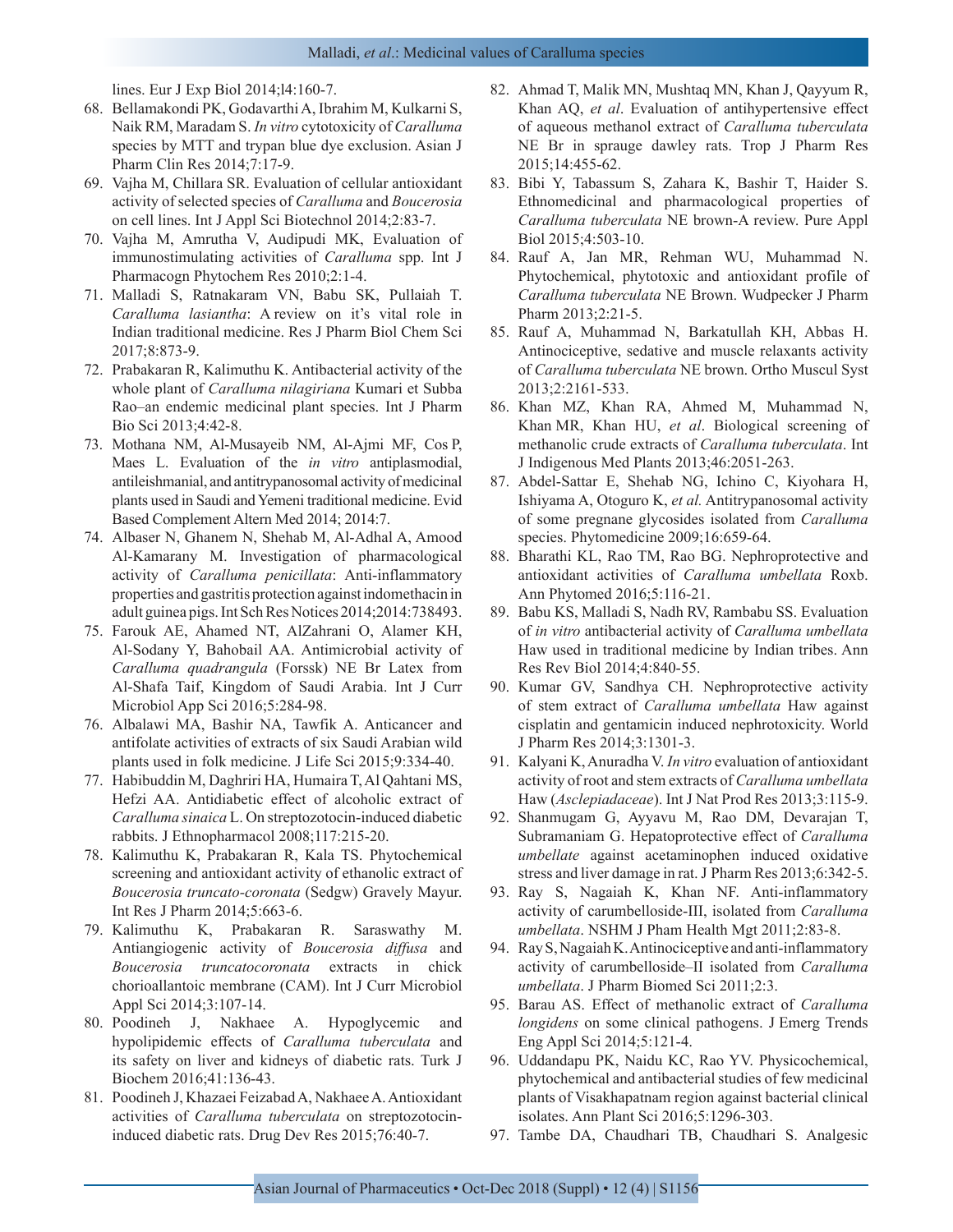activity of *Caralluma adscendens* roxb. (Aerial parts). Int J Pharm Res Dev 2010;7:10-4.

- 98. Naik JB, Jadge DR. Antiinflammatory activity of ethanolic and aqueous extracts of *Caralluma adscendens*. J Pharm Res 2009;2:1228-9.
- 99. Mali KK, Dias RJ, Hawaldar VD, Mahajan NS. Hypoglycemic activity of *Caralluma adscendens*  in alloxan induced diabetic rats. Int J Chem Sci 2009;7:517-22.
- 100.Vajha M. Audipudi AV, Murthy KS, Krishna CS. Evaluation of antiadipogenesis activities of selected species of *Caralluma* R. Br., Boucerosia wight and arn. And pregnane steroid on cell lines. Int J Pharm Sci Res 2014;5:1919-23.
- 101.Reddy KD, Reddy KH, Rao GV, Brenda M, Patrick G, Koorbanally NA. *In vitro* antimicrobial, antioxidant and cytotoxic activities of new pregnane glycosides and pregnanes isolated from the *Carallum adescendens* var. Gracilis and *Caralluma pauciflora*. J Pure Appl Microbio 2013;7:2707-12.
- 102.Zakaria MN, Islam MW, Radhakrishnan R, Liu XM, Ismail A, Kamil M, *et al*. Anti-gastric ulcer and cytoprotective properties of *Caralluma arabica*. Pharm Biol 2002;40:225-30.
- 103.Radhakrishnan R, Zakaria MN, Islam MW, Liu XM, Chan K, Habibullah M. Antihyperglycaemic effects of *Caralluma arabica* in diabetic mice. J Pharm Pharm 1999;51:116.
- 104.Singh V, Kori ML. Antidiabetic effect of hydroalcoholic combined plant extract of *Portulaca oleracea* and *Caralluma attenuata* in streptozotoci n induced diabetic rats. Indo Amer J Pharm Res 2014;4:1391-6.
- 105.Jayakar B, Rajkapoor B, Suresh B. Effect of *Caralluma attenuata* in normal and alloxan induced diabetic rats. J Herbal Pharm 2004;4:35-40.
- 106.Tanko Y, Halidu A, Mohammed A, Ahmed MK, Musa KY. Effect of ethanol extract of *Caralluma dalzielii* NE Br. (*Asclepiadaceae*) on blood glucose levels of fructoseinduced insulin resistance in laboratory. Ann Biol Res 2012;3:4980-4.
- 107.Ansari NM, Houlihan L, Hussain B, Pieroni A. Antioxidant activity of five vegetables traditionally consumed by South-Asian migrants in Bradford, Yorkshire, UK. Phytother Res 2005;19:907-11.
- 108.Kuriyan R, Raj T, Srinivas SK, Vaz M, Rajendran R, Kurpad AV, *et al.* Effect of *Caralluma fimbriata* extract on appetite, food intake and anthropometry in adult Indian men and women. Appetite 2007;48:338-44.
- 109.Raees MA, Hussain H, Rehman NU, Khan HY, Abbas G, Al-Rawahi A, *et al*., Desmiflavasides A and B: Two new bioactive pregnane glycosides from the sap of *Desmidorchis flava*. Phytochem Lett 2015;12:153-7.
- 110.Marwah RG, Fatope MO, Al Mahrooqi R, Varma GB, Al Abadi H, Al-Burtamani SK. Antioxidant capacity of some edible and wound healing plants in Oman. Food Chem 2007;101:465-70.
- 111.Reddy BM, Byahatti VV, Appa Rao AV, Ramesh M.

Anti-inflammatory activity of *Stapelia nobilis* and *Caralluma stalagmifera*. Fitoterapia 1996;67:545-52.

- 112.Atlas N. Neuroprotective effects of *Caralluma tuberculata* on ameliorating cognitive impairment in a d-galactose-induced mouse model. Biomed Pharmacother 2016;84:387-94.
- 113.Rehman RU, Chaudhary MF, Khawar KM, Lu G, Mannan A, Zia M. *In vitro* propagation of *Caralluma tuberculata* and evaluation of antioxidant potential. Biologia 2014;69:341-9.
- 114.Ahmad K, Shireen F, Atif M. Antibacterial, antifungal and phytotoxic properties of *Caralluma tuberculata*. Indo Am J Pharm Res 2013;3:5465-70.
- 115.Waheed A, Barker J, Barton SJ, Khan GM, Najm-Us-Saqib Q, Hussain M, *et al.* Novel acylated steroidal glycosides from *Caralluma tuberculata* induce caspasedependent apoptosis in cancer cells. J Ethnopharmacol 2011;137:1189-96.
- 116.Ahmad MM, Qureshi S, Al-Bekairi AM, Shah AH, Rao RM, Qazi NS. Anti-inflammatory activity of *Caralluma tuberculata* alcoholic extract. Fitoterapia 1993;64:357-60.
- 117.Wang Y, Chen P, Tang C, Wang Y, Li Y, Zhang H, *et al.* Antinociceptive and anti-inflammatory activities of extract and two isolated flavonoids of carthamus tinctorius L. J Ethnopharmacol 2014;151:944-50.
- 118.Abdel-Sattar E, El-Maraghy SA, El-Dine RS, Rizk SM. Russelioside B, a pregnane glycoside ameliorates hyperglycemia in streptozotocin induced diabetic rats by regulating key enzymes of glucose metabolism. Chem Biol Interact 2016;252:47-53.
- 119.Abdel-Sattar E, Harraz FM, Al-ansari SM, El-Mekkawy S, Ichino C, Kiyohara H, *et al.* Acylated pregnane glycosides from *Caralluma tuberculata* and their antiparasitic activity. Phytochemistry 2008;69:2180-6.
- 120.Malladi S, Ratnakaram VN, Pullaiah T. Phytochemical screening of *Caralluma lasiantha*: Isolation of C21 pregnane steroid. Orient J Chem 2017;33:963-67.
- 121.Malladi S, Ratnakaram VN, Babu KS, Pullaiah T. Phytochemical investigation of *Caralluma lasiantha*: Isolation of stigmasterol, an active immunomodulatory agent. Int J Chem Sci 2017;15:399-407.
- 122.Sudhir MS, Nadh RV. Antibacterial activity of some newer 1,2,3 – benzotriazole derivatives synthesized by ultrasonication in solvent – Free conditions. Bulg Chem 2014;46:25-30.
- 123.Sudhir MS, Nadh RV, Radhika S. Antifungal activities of novel 1,2,3 –benzotriazolederivatives synthesized by ultrasonic and solvent free conditions. Drug Invent Today 2013;5:126-32.
- 124.Sudhir MS, Nadh RV. Evaluation of *in vitro* anthelmintic activities of novel 1, 2, 3–benzotriazole derivatives synthesized in ultrasonic and solvent free conditions. J Pharm Res 2013;7:47-52.
- 125.Sudhakar H, Kumari GP, Nadh RV, Mulakayala N. Green approach toward the synthesis of n-substituted anilines